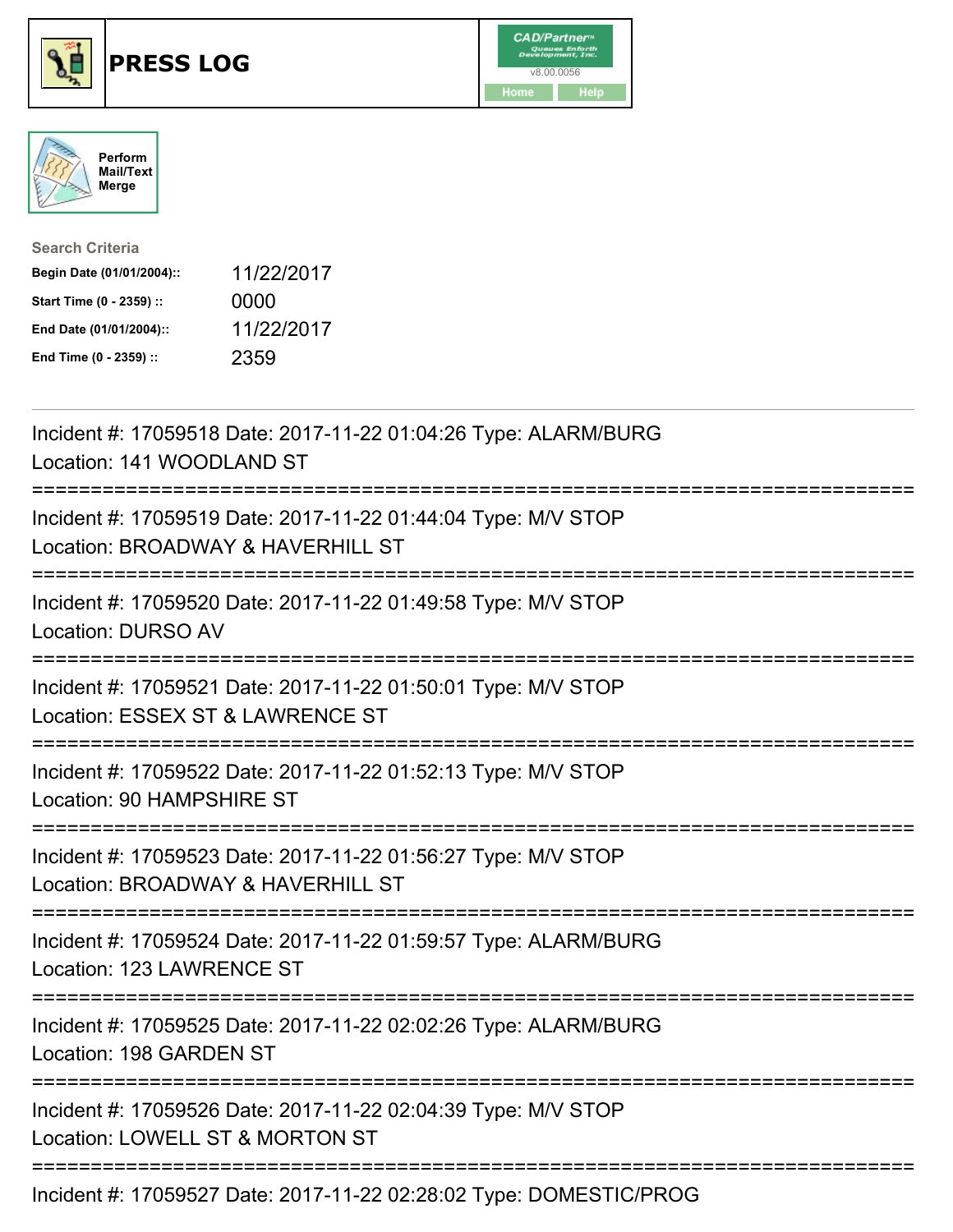Location: 5 JENNINGS ST FL 2 =========================================================================== Incident #: 17059528 Date: 2017-11-22 02:59:42 Type: M/V STOP Location: BROADWAY & HAVERHILL ST =========================================================================== Incident #: 17059529 Date: 2017-11-22 03:00:46 Type: M/V STOP Location: DUCK BRIDGE =========================================================================== Incident #: 17059530 Date: 2017-11-22 03:13:10 Type: M/V STOP Location: ELM & LEBONON =========================================================================== Incident #: 17059531 Date: 2017-11-22 03:23:11 Type: M/V STOP Location: ARLINGTON ST & CHELMSFORD ST **=========================** Incident #: 17059532 Date: 2017-11-22 03:27:13 Type: M/V STOP Location: LAWRENCE ST & MYRTLE ST =========================================================================== Incident #: 17059533 Date: 2017-11-22 04:12:16 Type: NOTIFICATION Location: 6 AVON ST =========================================================================== Incident #: 17059535 Date: 2017-11-22 04:58:27 Type: M/V STOP Location: LAWRENCE ST & PARK ST =========================================================================== Incident #: 17059536 Date: 2017-11-22 06:17:04 Type: MAN DOWN Location: 65 UNION ST #406 =========================================================================== Incident #: 17059537 Date: 2017-11-22 06:36:39 Type: DOMESTIC/PROG Location: 107 GARDEN ST =========================================================================== Incident #: 17059538 Date: 2017-11-22 06:52:18 Type: AUTO ACC/NO PI Location: ANDOVER ST & BEACON ST =========================================================================== Incident #: 17059540 Date: 2017-11-22 07:00:57 Type: M/V STOP Location: AMESBURY ST & LAWRENCE ST =========================================================================== Incident #: 17059539 Date: 2017-11-22 07:01:31 Type: PARK & WALK Location: BRADFORD ST & BROADWAY

===========================================================================

Incident #: 17059541 Date: 2017-11-22 07:03:16 Type: M/V STOP

Location: 350 HAVERHILL ST

===========================================================================

Incident #: 17059542 Date: 2017-11-22 07:08:05 Type: ALARM/BURG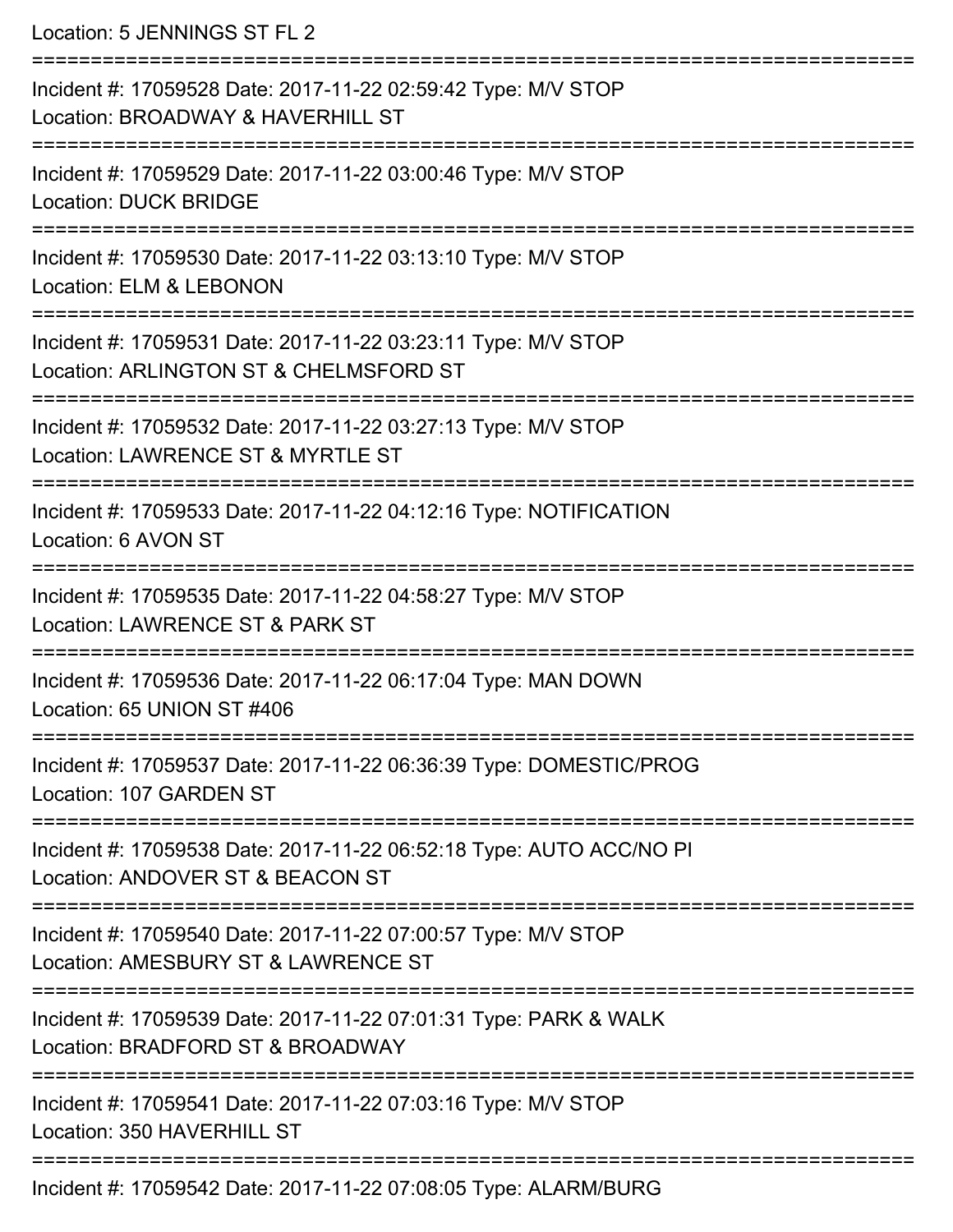| Incident #: 17059543 Date: 2017-11-22 07:27:13 Type: CK WELL BEING<br>Location: CHESTNUT ST & LAWRENCE ST |
|-----------------------------------------------------------------------------------------------------------|
| Incident #: 17059544 Date: 2017-11-22 07:36:04 Type: ASSIST FIRE<br>Location: 420 COMMON ST               |
| Incident #: 17059545 Date: 2017-11-22 07:44:12 Type: M/V STOP<br>Location: FITZ ST & LAWRENCE ST          |
| Incident #: 17059547 Date: 2017-11-22 07:49:25 Type: CK WELL BEING<br>Location: 81-83 SUNSET AV           |
| Incident #: 17059546 Date: 2017-11-22 07:51:17 Type: M/V STOP<br>Location: HAMPSHIRE ST & HAVERHILL ST    |
| Incident #: 17059548 Date: 2017-11-22 07:54:48 Type: ALARM/BURG<br>Location: 4 UNION ST                   |
| Incident #: 17059549 Date: 2017-11-22 08:44:14 Type: INVESTIGATION<br>Location: BROADWAY & LOWELL ST      |
| Incident #: 17059550 Date: 2017-11-22 08:47:10 Type: DRUG INVEST<br>Location: CENTRE ST & SPRUCE ST       |
| Incident #: 17059551 Date: 2017-11-22 08:49:51 Type: MEDIC SUPPORT<br>Location: 209 S BROADWAY            |
| Incident #: 17059552 Date: 2017-11-22 09:46:58 Type: TOW OF M/V<br>Location: 199 E HAVERHILL ST           |
| Incident #: 17059553 Date: 2017-11-22 09:49:49 Type: M/V STOP<br>Location: DUCK BRIDGE / 0 ISLAND ST      |
| Incident #: 17059555 Date: 2017-11-22 09:49:51 Type: SEX OFFENDER<br>Location: 90 LOWELL ST               |
| Incident #: 17059554 Date: 2017-11-22 09:50:21 Type: SUS PERS/MV<br>Location: 271 ANDOVER ST              |
| Incident #: 17059556 Date: 2017-11-22 10:00:36 Type: SUS PERS/MV<br>AVEDURI OT A HARAH TOM OT             |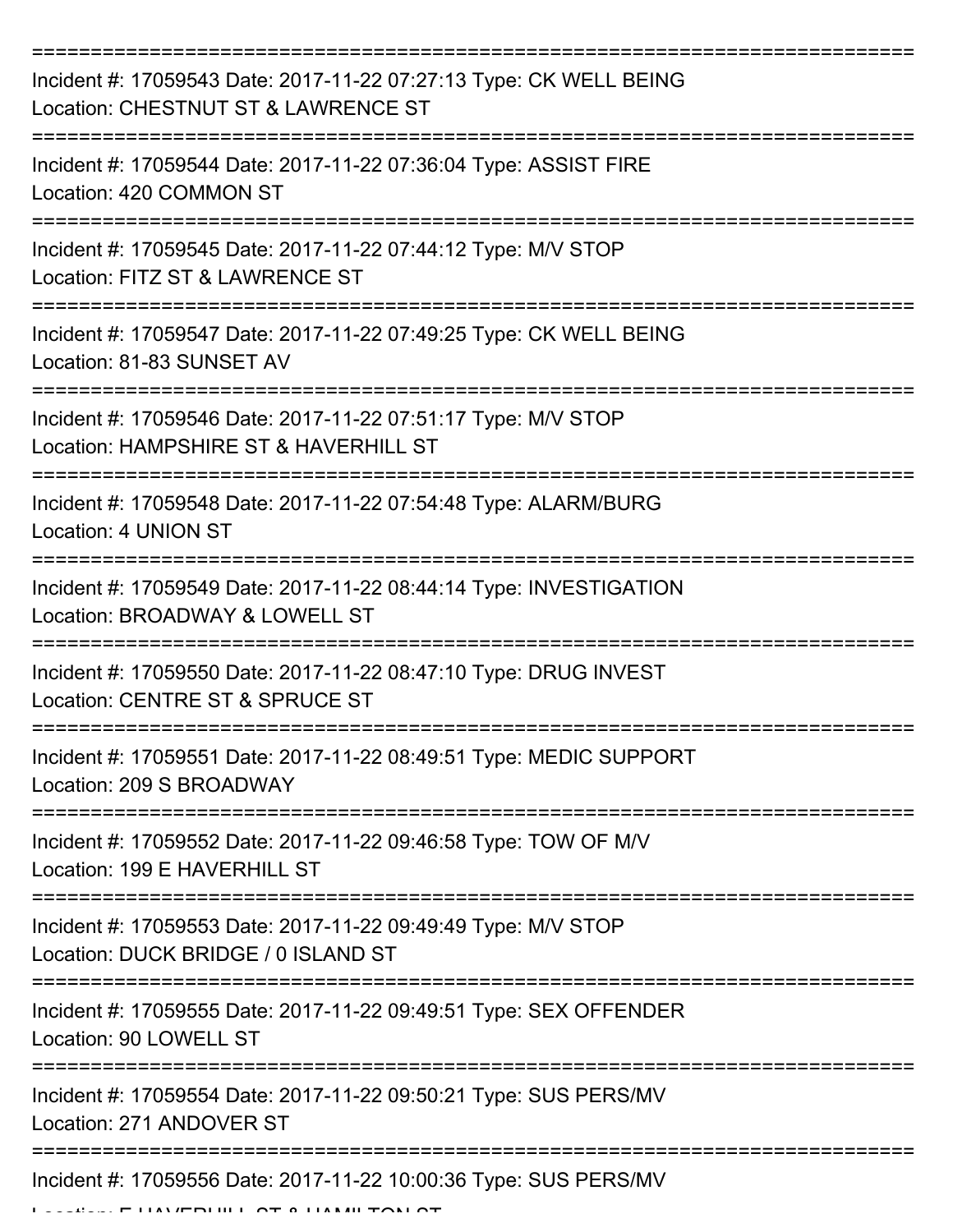| Incident #: 17059557 Date: 2017-11-22 10:09:39 Type: M/V STOP<br>Location: AMES ST & LOWELL ST                     |
|--------------------------------------------------------------------------------------------------------------------|
| Incident #: 17059558 Date: 2017-11-22 10:11:55 Type: DRUG VIO<br>Location: LAWRENCE HIGH SCHOOL / 233 HAVERHILL ST |
| Incident #: 17059559 Date: 2017-11-22 10:14:06 Type: PARK & WALK<br>Location: BRADFORD ST & BROADWAY               |
| Incident #: 17059560 Date: 2017-11-22 10:15:13 Type: MAL DAMAGE<br><b>Location: MARKET ST</b>                      |
| Incident #: 17059561 Date: 2017-11-22 10:21:00 Type: M/V STOP<br>Location: S UNION ST & SALEM ST                   |
| Incident #: 17059562 Date: 2017-11-22 10:26:56 Type: M/V STOP<br><b>Location: 9 HANCOCK ST</b>                     |
| Incident #: 17059563 Date: 2017-11-22 10:29:18 Type: M/V STOP<br>Location: 425 ESSEX ST                            |
| Incident #: 17059564 Date: 2017-11-22 10:36:29 Type: M/V STOP<br>Location: LEXINGTON ST & MYRTLE ST                |
| Incident #: 17059565 Date: 2017-11-22 10:43:46 Type: M/V STOP<br>Location: 3 BENNINGTON ST                         |
| Incident #: 17059566 Date: 2017-11-22 10:45:29 Type: SUS PERS/MV<br>Location: 39 ADAMS ST                          |
| Incident #: 17059567 Date: 2017-11-22 10:52:35 Type: SUS PERS/MV<br>Location: 33 MORTON ST                         |
| Incident #: 17059568 Date: 2017-11-22 10:56:55 Type: M/V STOP<br>Location: 222 ESSEX ST                            |
| Incident #: 17059569 Date: 2017-11-22 10:59:39 Type: PARK & WALK<br>Location: BROADWAY & BRADFORD ST               |
| Incident #: 17059570 Date: 2017-11-22 11:05:02 Type: AUTO ACC/NO PI                                                |

Location: 244 BROADWAY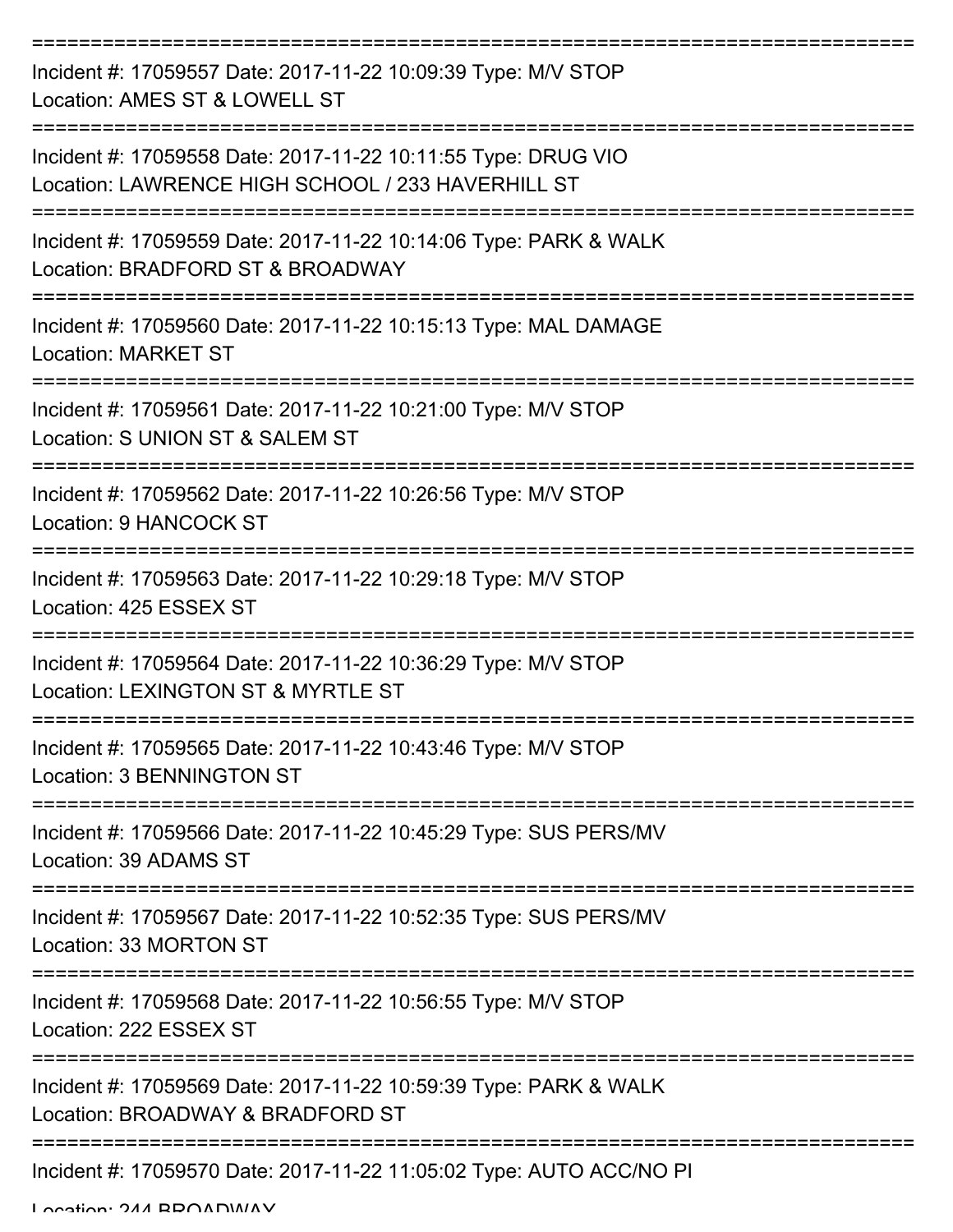| Incident #: 17059572 Date: 2017-11-22 11:05:04 Type: SUS PERS/MV<br>Location: 149 BAILEY ST                             |
|-------------------------------------------------------------------------------------------------------------------------|
| Incident #: 17059571 Date: 2017-11-22 11:06:46 Type: SUS PERS/MV<br>Location: 149 BAILEY ST                             |
| Incident #: 17059573 Date: 2017-11-22 11:14:58 Type: INVEST CONT<br>Location: 31 MILTON ST                              |
| Incident #: 17059574 Date: 2017-11-22 11:18:59 Type: M/V STOP<br>Location: 88 JACKSON ST                                |
| Incident #: 17059575 Date: 2017-11-22 11:23:17 Type: M/V STOP<br>Location: 23 BODWELL ST                                |
| Incident #: 17059576 Date: 2017-11-22 11:27:40 Type: TRESPASSING<br>Location: 105 BROADWAY                              |
| Incident #: 17059577 Date: 2017-11-22 11:30:12 Type: MAN DOWN<br>Location: 295 COMMON ST                                |
| Incident #: 17059579 Date: 2017-11-22 11:33:05 Type: WOMAN DOWN<br>Location: BROADWAY & COMMON ST                       |
| Incident #: 17059578 Date: 2017-11-22 11:33:17 Type: LARCENY/PAST<br>Location: 45 FRANKLIN ST                           |
| Incident #: 17059580 Date: 2017-11-22 11:39:38 Type: NOTIFICATION<br>Location: 12 CLARKE ST                             |
| Incident #: 17059581 Date: 2017-11-22 11:48:47 Type: LARCENY/PAST<br>Location: LAWRENCE GENERAL HOSPITAL / 1 GENERAL ST |
| Incident #: 17059582 Date: 2017-11-22 12:10:14 Type: HIT & RUN M/V<br>Location: 160 WINTHROP AV                         |
| Incident #: 17059583 Date: 2017-11-22 12:10:15 Type: AUTO ACC/NO PI<br>Location: HENRY JEWLERS / 77 ESSEX ST            |
| Incident #: 17059584 Date: 2017-11-22 12:24:32 Type: NEIGHBOR PROB                                                      |

Location: 17 DURANT ST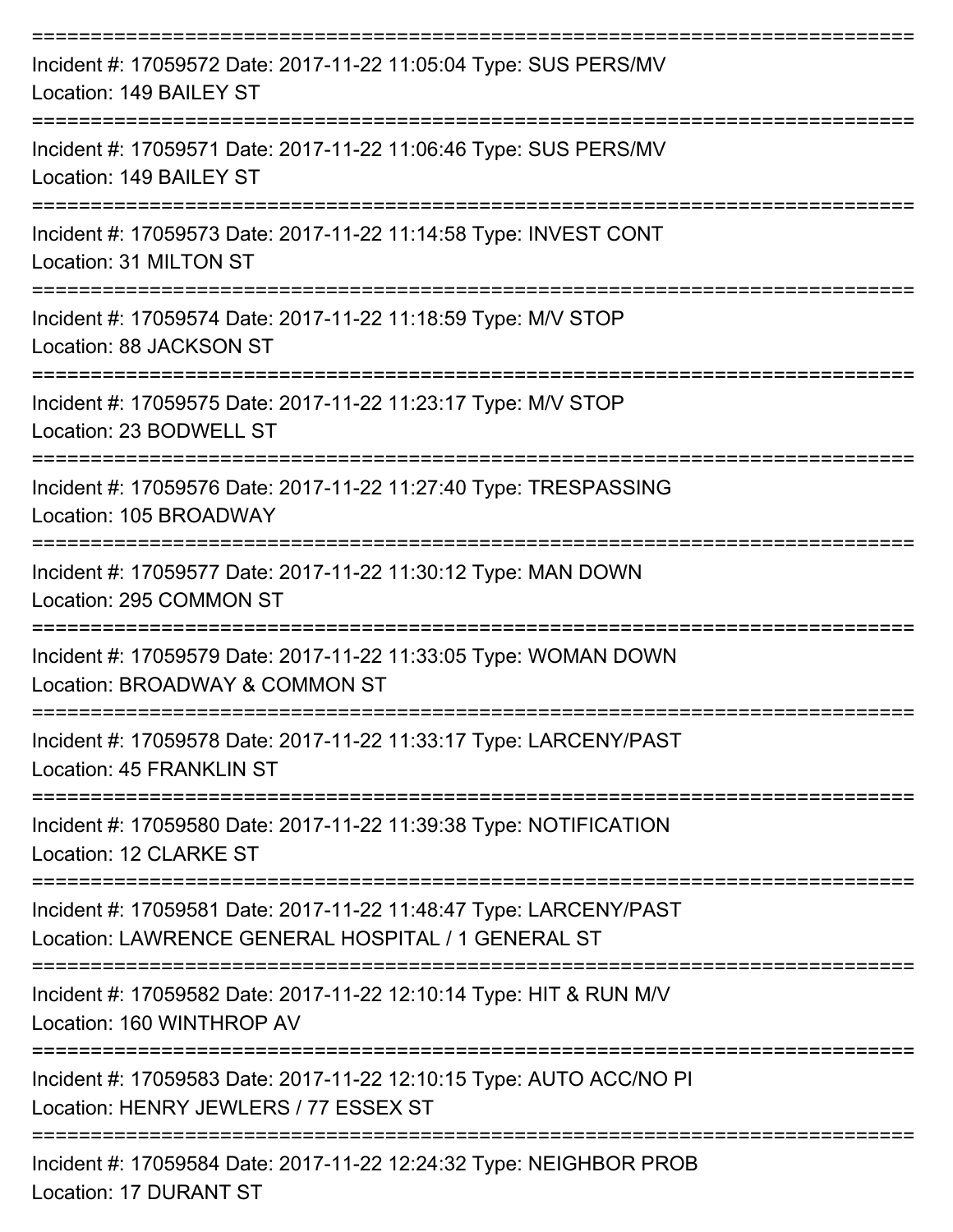| Incident #: 17059585 Date: 2017-11-22 12:30:10 Type: COURT DOC SERVE<br>Location: 16 SARGENT ST                   |
|-------------------------------------------------------------------------------------------------------------------|
| Incident #: 17059586 Date: 2017-11-22 12:38:45 Type: SUICIDE ATTEMPT<br>Location: 100 MARKET ST #APT E            |
| Incident #: 17059587 Date: 2017-11-22 12:41:04 Type: 209A/SERVE<br>Location: 353 JACKSON ST                       |
| Incident #: 17059588 Date: 2017-11-22 12:41:24 Type: DRUG VIO<br>Location: 70 N PARISH RD                         |
| Incident #: 17059589 Date: 2017-11-22 12:42:00 Type: DRUG OVERDOSE<br>Location: MCDONALDS / 50 BROADWAY           |
| Incident #: 17059591 Date: 2017-11-22 12:50:22 Type: GENERAL SERV<br>Location: 128 NEWBURY ST                     |
| Incident #: 17059590 Date: 2017-11-22 12:50:35 Type: M/V STOP<br>Location: BROOKFIELD ST & GROTON ST              |
| Incident #: 17059593 Date: 2017-11-22 12:58:53 Type: SUICIDE ATTEMPT<br>Location: ESSEX ST & WINTER ST            |
| Incident #: 17059592 Date: 2017-11-22 12:59:44 Type: GENERAL SERV<br>Location: WENDYS / 55 HAMPSHIRE ST           |
| Incident #: 17059594 Date: 2017-11-22 13:03:30 Type: 209A/SERVE<br>Location: 47 MYRTLE ST                         |
| Incident #: 17059595 Date: 2017-11-22 13:08:05 Type: SUS PERS/MV<br><b>Location: BURLINGTON ST</b>                |
| Incident #: 17059596 Date: 2017-11-22 13:10:18 Type: MAN DOWN<br>Location: 103 WINTHROP AV                        |
| Incident #: 17059597 Date: 2017-11-22 13:28:50 Type: 209A/SERVE<br>Location: 330 AMES ST                          |
| Incident #: 17059598 Date: 2017-11-22 13:31:48 Type: LARCENY/PAST<br>Location: JACKSON LUMBER CO. / 215 MARKET ST |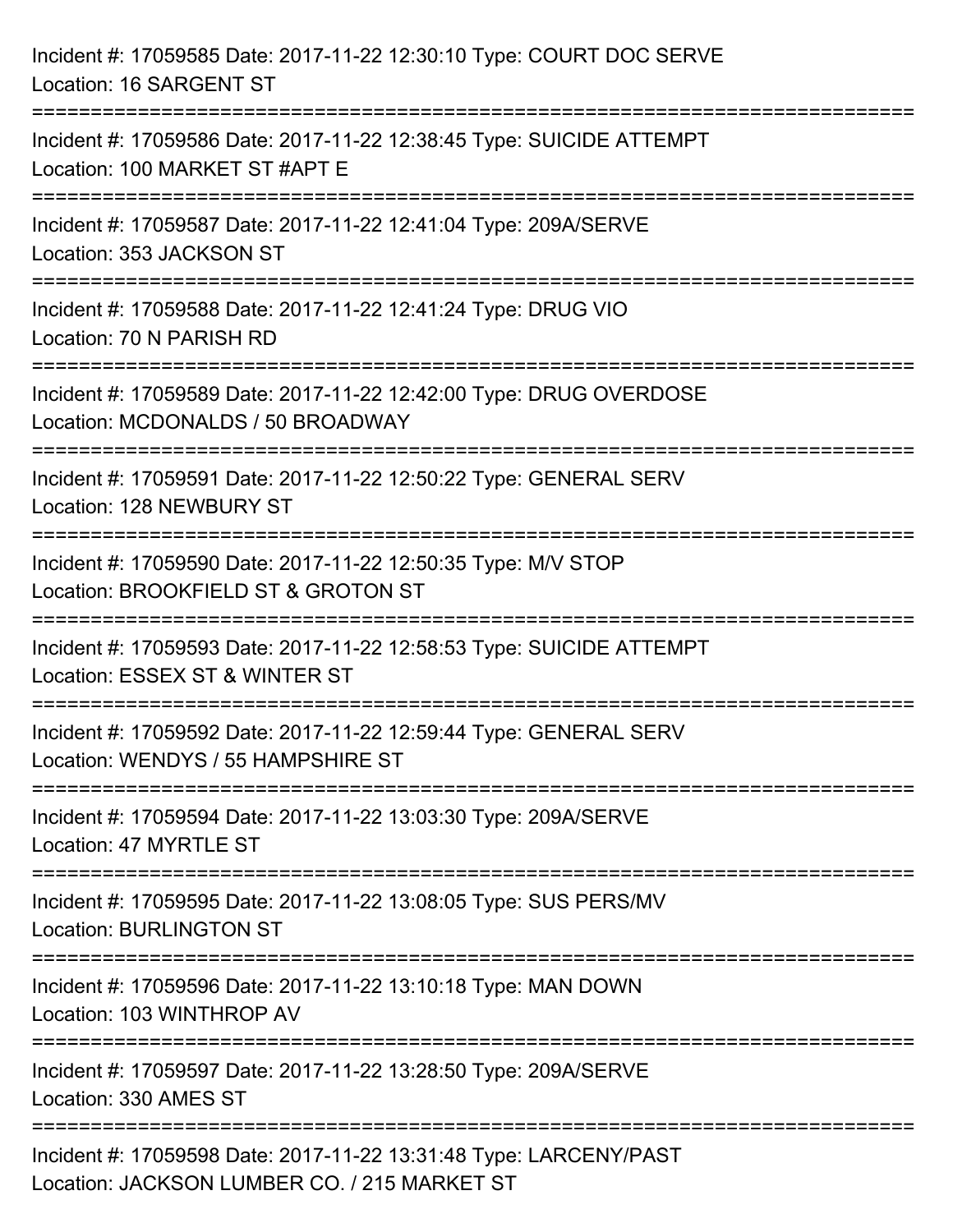| Incident #: 17059599 Date: 2017-11-22 13:36:33 Type: TRESPASSING<br>Location: 11 DAISY ST                                                        |
|--------------------------------------------------------------------------------------------------------------------------------------------------|
| Incident #: 17059600 Date: 2017-11-22 13:38:22 Type: WARRANT SERVE<br>Location: 439 S UNION ST                                                   |
| Incident #: 17059601 Date: 2017-11-22 13:39:36 Type: ALARM/BURG<br>Location: CHRISTOPHERSON RESD / 16 WALNUT ST<br>============================= |
| Incident #: 17059602 Date: 2017-11-22 13:49:48 Type: MISSING PERS<br>Location: 70 N PARISH RD                                                    |
| Incident #: 17059603 Date: 2017-11-22 13:51:26 Type: ALARM/BURG<br>Location: COMMUNITY DAY CHARTER / 73 PROSPECT ST                              |
| Incident #: 17059604 Date: 2017-11-22 13:54:38 Type: 209A/SERVE<br>Location: 133 BAILEY ST                                                       |
| Incident #: 17059605 Date: 2017-11-22 13:57:08 Type: KEEP PEACE<br>Location: 123 OSGOOD ST                                                       |
| Incident #: 17059606 Date: 2017-11-22 14:14:16 Type: SUS PERS/MV<br>Location: 84 WOODLAND ST                                                     |
| Incident #: 17059607 Date: 2017-11-22 14:26:06 Type: FRAUD<br>Location: 145 BERNARD AV                                                           |
| Incident #: 17059609 Date: 2017-11-22 15:01:08 Type: RECOV/STOL/MV<br>Location: 108 WILLOW ST                                                    |
| Incident #: 17059608 Date: 2017-11-22 15:01:16 Type: DISTURBANCE<br>Location: 57 JACKSON ST                                                      |
| Incident #: 17059611 Date: 2017-11-22 15:29:26 Type: GENERAL SERV<br>Location: 172 LAWRENCE ST                                                   |
| Incident #: 17059610 Date: 2017-11-22 15:32:15 Type: SUS PERS/MV<br><b>Location: 1 FLORENCE ST</b>                                               |
| Incident #: 17059612 Date: 2017-11-22 15:35:47 Type: MEDIC SUPPORT<br>Location: 360 BROADWAY                                                     |

===========================================================================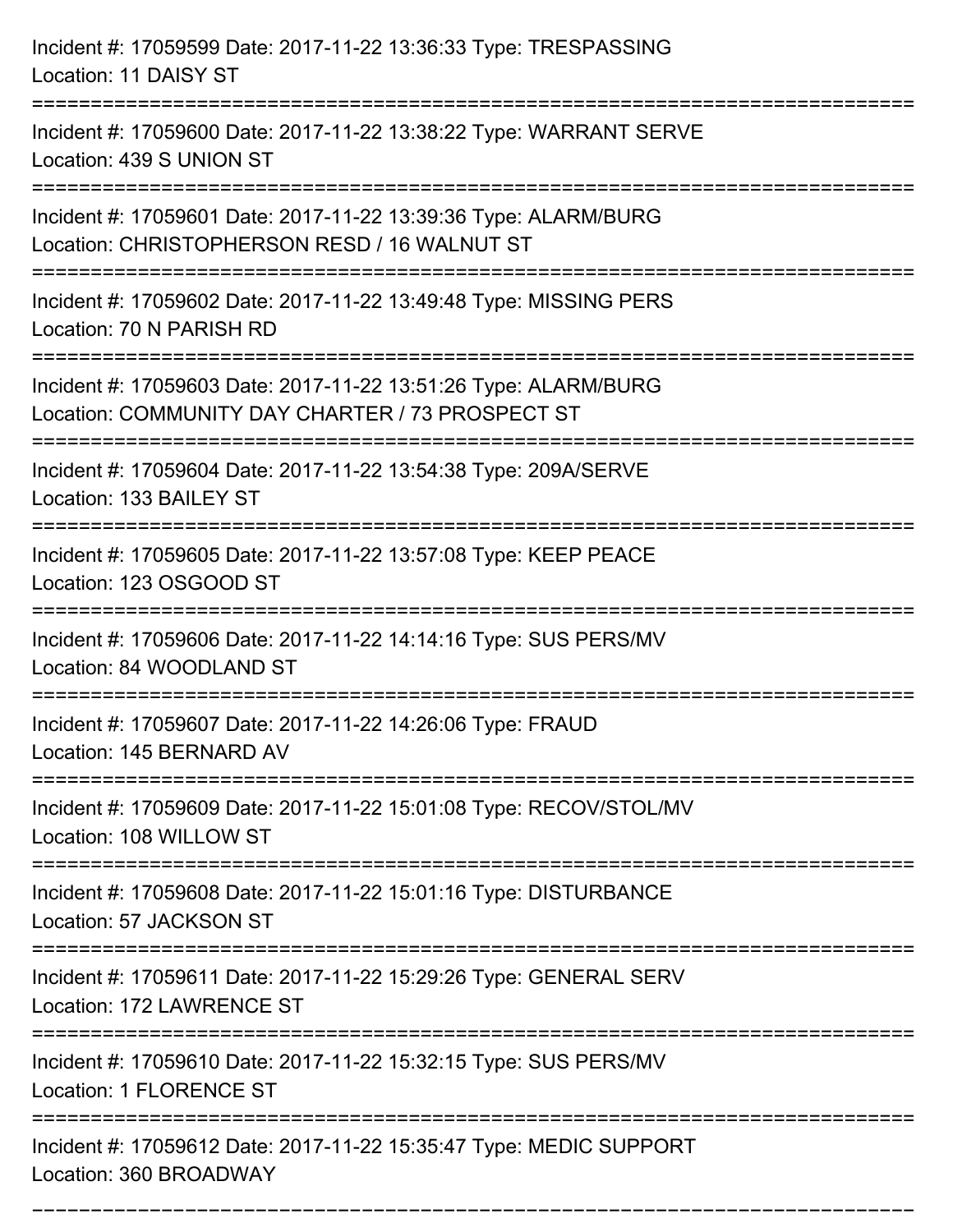| Incident #: 17059613 Date: 2017-11-22 15:44:37 Type: ALARM/BURG<br>Location: NORTH END DELI / 95 COMMON ST                              |
|-----------------------------------------------------------------------------------------------------------------------------------------|
| Incident #: 17059614 Date: 2017-11-22 15:48:46 Type: DOMESTIC/PROG<br>Location: 3 JASPER ST                                             |
| Incident #: 17059615 Date: 2017-11-22 16:23:39 Type: ASSSIT OTHER PD<br>Location: 5 JACKSON ST #4A                                      |
| Incident #: 17059616 Date: 2017-11-22 16:30:35 Type: UNWANTEDGUEST<br>Location: DUNKIN DONUTS / 123 LAWRENCE ST                         |
| Incident #: 17059617 Date: 2017-11-22 16:36:44 Type: AUTO ACC/PED<br>Location: 236 HAMPSHIRE ST                                         |
| Incident #: 17059618 Date: 2017-11-22 16:57:44 Type: THREATS<br>Location: 475 BROADWAY #6                                               |
| Incident #: 17059619 Date: 2017-11-22 17:09:17 Type: MV/BLOCKING<br>Location: 136 DRACUT ST                                             |
| Incident #: 17059620 Date: 2017-11-22 17:15:41 Type: GENERAL SERV<br>Location: YELLOW CAB / 623 ESSEX ST                                |
| Incident #: 17059621 Date: 2017-11-22 17:29:21 Type: NOTIFICATION<br>Location: 82 JACKSON ST #2                                         |
| Incident #: 17059622 Date: 2017-11-22 17:49:13 Type: THREATS<br>Location: 112 MARSTON ST #104                                           |
| Incident #: 17059623 Date: 2017-11-22 17:50:47 Type: UNKNOWN PROB<br>Location: 530 BROADWAY                                             |
| Incident #: 17059624 Date: 2017-11-22 18:01:12 Type: DISTURBANCE<br>Location: 59 TENNEY ST FL 2                                         |
| ==================================<br>Incident #: 17059625 Date: 2017-11-22 18:05:34 Type: TRESPASSING<br>Location: 391-393 CHESTNUT ST |
| Incident #: 17059626 Date: 2017-11-22 18:08:23 Type: M/V STOP<br>Location: CHANDLER ST & MEDFORD ST                                     |
|                                                                                                                                         |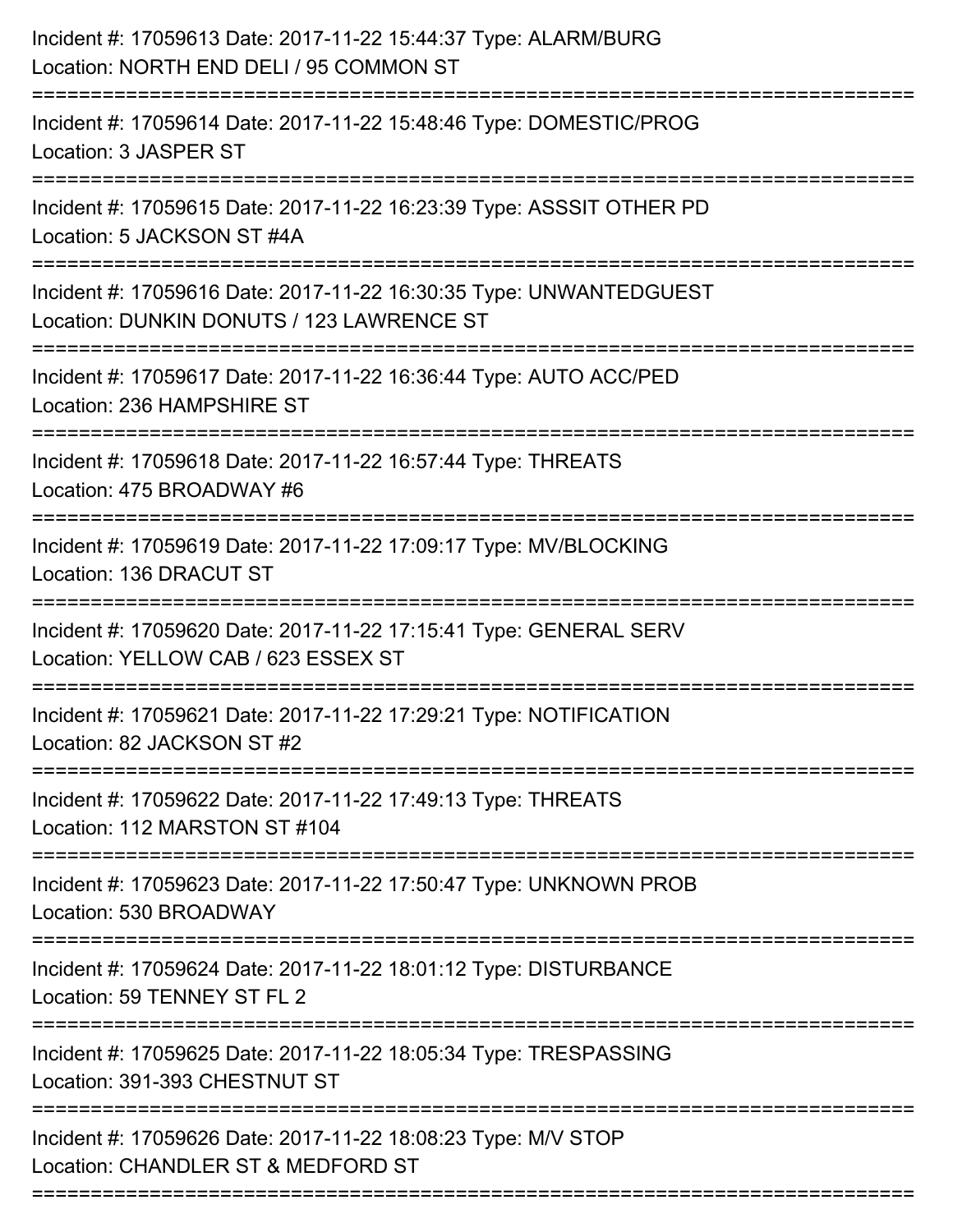Location: 23 CONGRESS ST

| Incident #: 17059628 Date: 2017-11-22 18:21:06 Type: AUTO ACC/PED<br>Location: 55 CONGRESS ST                 |
|---------------------------------------------------------------------------------------------------------------|
| Incident #: 17059629 Date: 2017-11-22 18:29:24 Type: DISTURBANCE<br>Location: 161 S UNION ST #2C FL 2         |
| Incident #: 17059630 Date: 2017-11-22 18:37:36 Type: AUTO ACC/NO PI<br>Location: E HAVERHILL ST & PROSPECT ST |
| Incident #: 17059631 Date: 2017-11-22 18:49:51 Type: HIT & RUN M/V<br>Location: BERKELEY ST & BRUCE ST        |
| Incident #: 17059632 Date: 2017-11-22 18:59:20 Type: HIT & RUN M/V<br>Location: CROSS ST & MANCHESTER ST      |
| Incident #: 17059633 Date: 2017-11-22 19:14:42 Type: WIRE DOWN<br>Location: METRO PCS / 160 BROADWAY          |
| Incident #: 17059634 Date: 2017-11-22 19:28:28 Type: TRESPASSING<br>Location: 2 INMAN ST                      |
| Incident #: 17059635 Date: 2017-11-22 19:53:29 Type: DISTURBANCE<br>Location: 19 WINTER ST                    |
| Incident #: 17059636 Date: 2017-11-22 19:56:24 Type: M/V STOP<br>Location: HEAVENLY DONUTS / 262 ESSEX ST     |
| Incident #: 17059637 Date: 2017-11-22 20:02:25 Type: 911 HANG UP<br>Location: 83 BOXFORD ST FL 3              |
| Incident #: 17059638 Date: 2017-11-22 20:11:00 Type: INVESTIGATION<br>Location: 151 S UNION ST                |
| Incident #: 17059639 Date: 2017-11-22 20:23:09 Type: M/V STOP<br>Location: CANAL ST & MILL ST                 |
| Incident #: 17059640 Date: 2017-11-22 20:27:33 Type: M/V STOP<br>Location: E HAVERHILL ST & PROSPECT ST       |
|                                                                                                               |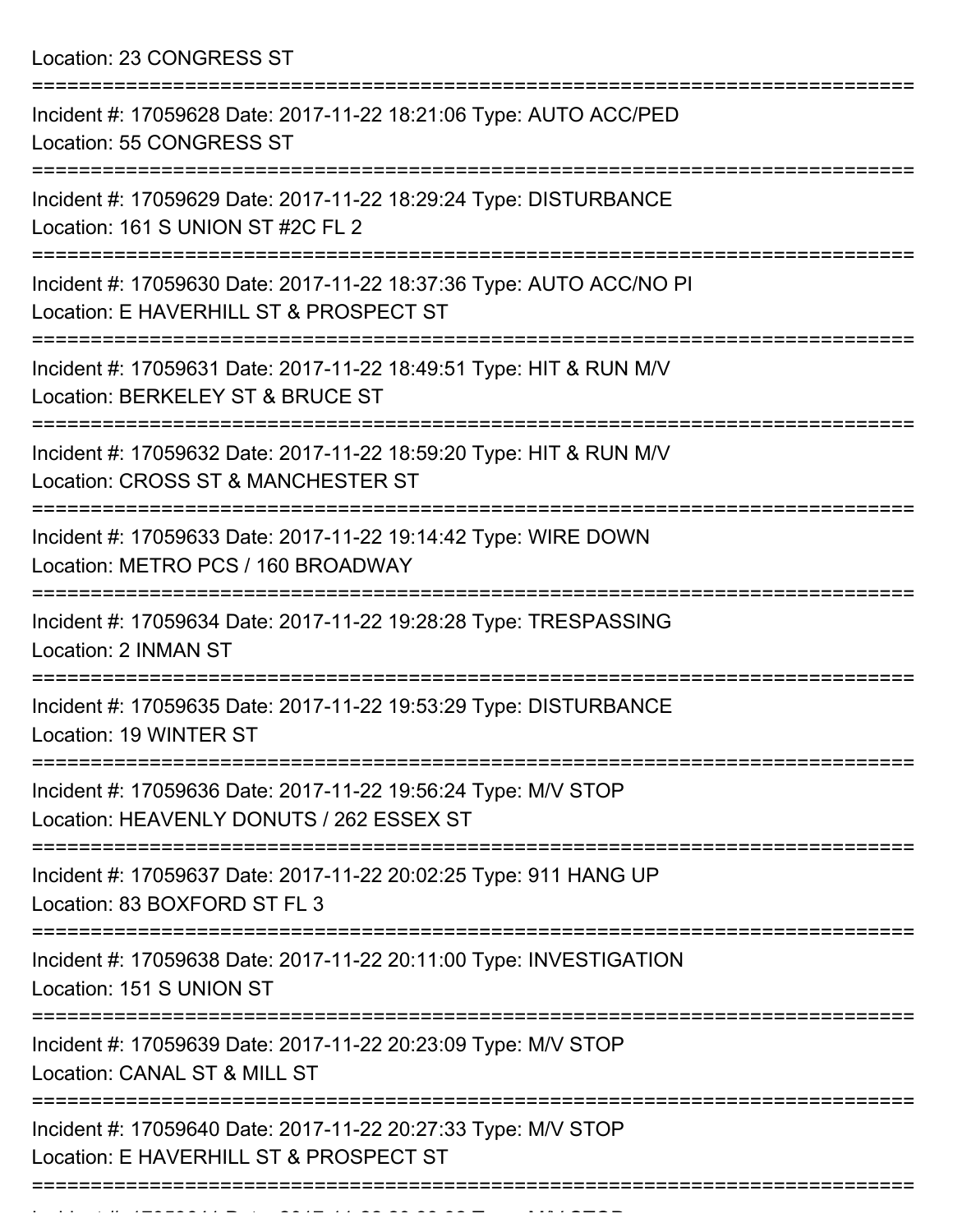Location: AVON ST & E HAVERHILL ST =========================================================================== Incident #: 17059642 Date: 2017-11-22 20:45:46 Type: LOUD NOISE Location: 198 BRUCE ST FL 3 =========================================================================== Incident #: 17059643 Date: 2017-11-22 21:13:39 Type: LOUD NOISE Location: 136 EXCHANGE ST =========================================================================== Incident #: 17059644 Date: 2017-11-22 21:17:25 Type: FIRE/MV Location: 34 HIGHLAND ST =========================================================================== Incident #: 17059645 Date: 2017-11-22 21:18:25 Type: SUS PERS/MV Location: 16 HALLENAN AV =========================================================================== Incident #: 17059646 Date: 2017-11-22 21:38:41 Type: M/V STOP Location: CLADDAGH PUB / 399 CANAL ST =========================================================================== Incident #: 17059647 Date: 2017-11-22 21:39:41 Type: LARCENY/PAST Location: 332 BROADWAY =========================================================================== Incident #: 17059648 Date: 2017-11-22 21:46:07 Type: STOLEN PROP Location: S UNION ST =========================================================================== Incident #: 17059650 Date: 2017-11-22 21:58:18 Type: ALARM/BURG Location: TRIPOLI BAKERY / 104 COMMON ST =========================================================================== Incident #: 17059649 Date: 2017-11-22 21:58:23 Type: INVEST CONT Location: 40 AMES ST =========================================================================== Incident #: 17059651 Date: 2017-11-22 22:02:35 Type: STOLEN PROP Location: 46 MANN ST =========================================================================== Incident #: 17059653 Date: 2017-11-22 22:07:42 Type: SUS PERS/MV Location: 15 PATTON ST =========================================================================== Incident #: 17059652 Date: 2017-11-22 22:07:44 Type: ALARM/BURG Location: PERSONAL MOVERS / 100 GLENN ST =========================================================================== Incident #: 17059654 Date: 2017-11-22 22:10:11 Type: M/V STOP Location: 1 MILL ST ===========================================================================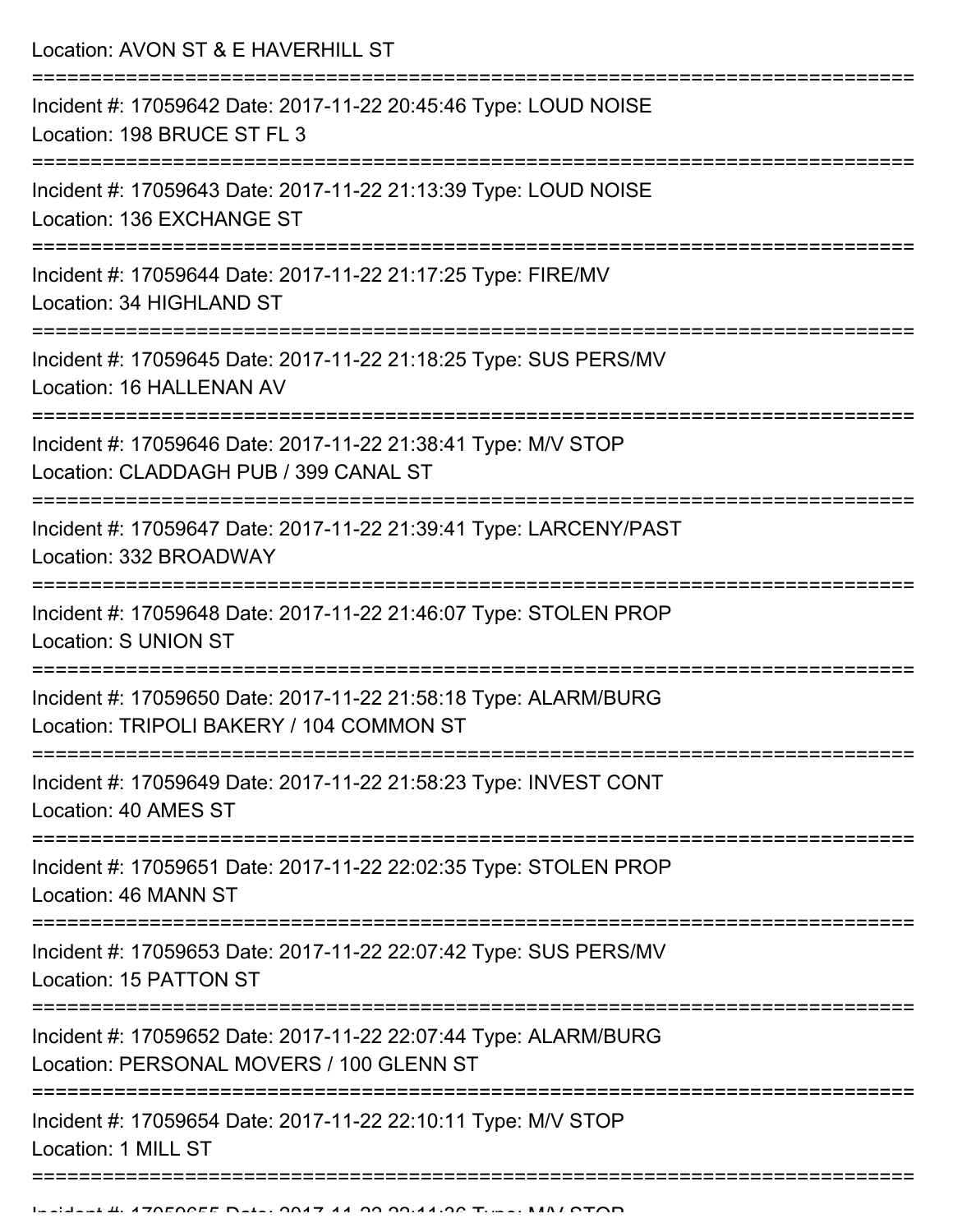| Location: E HAVERHILL ST & BROOK ST                                                                                      |
|--------------------------------------------------------------------------------------------------------------------------|
| Incident #: 17059656 Date: 2017-11-22 22:29:59 Type: M/V STOP<br>Location: CENTRAL BRIDGE / 0 MERRIMACK ST               |
| Incident #: 17059657 Date: 2017-11-22 22:33:36 Type: M/V STOP<br>Location: NEW BALANCE ATHLETIC SHOE CORP / 5 S UNION ST |
| Incident #: 17059658 Date: 2017-11-22 22:34:30 Type: STOL/MV/PAS<br><b>Location: 10 LEXINGTON ST</b>                     |
| Incident #: 17059659 Date: 2017-11-22 22:35:13 Type: M/V STOP<br>Location: HANCOCK ST & MELROSE TER                      |
| Incident #: 17059660 Date: 2017-11-22 22:40:00 Type: M/V STOP<br>Location: 57 JACKSON ST                                 |
| Incident #: 17059661 Date: 2017-11-22 22:41:14 Type: M/V STOP<br>Location: 189 ESSEX ST                                  |
| Incident #: 17059662 Date: 2017-11-22 22:41:30 Type: M/V STOP<br>Location: CARVER ST & MERRIMACK ST                      |
| Incident #: 17059663 Date: 2017-11-22 22:48:08 Type: DOMESTIC/PROG<br>Location: 104 RIVER POINTE WY #2208                |
| Incident #: 17059664 Date: 2017-11-22 23:00:02 Type: M/V STOP<br>Location: BROADWAY & COMMON ST                          |
| Incident #: 17059665 Date: 2017-11-22 23:01:16 Type: A&B D/W PAST<br>Location: 115 THOREAU WAY #422                      |
| Incident #: 17059666 Date: 2017-11-22 23:02:34 Type: A&B PAST<br>Location: 162 SPRUCE ST FL 1                            |
| Incident #: 17059667 Date: 2017-11-22 23:04:24 Type: LOUD NOISE<br>Location: 136 EXCHANGE ST                             |
| Incident #: 17059668 Date: 2017-11-22 23:08:28 Type: SUS PERS/MV<br>Location: 28 CHANDLER ST                             |
| Incident #: 17050660 Date: 2017 11 22 23:10:21 Type: MV/PLOCKING                                                         |

Incident #: 17059669 Date: 2017-11-22 23:10:21 Type: MV/BLOCKING